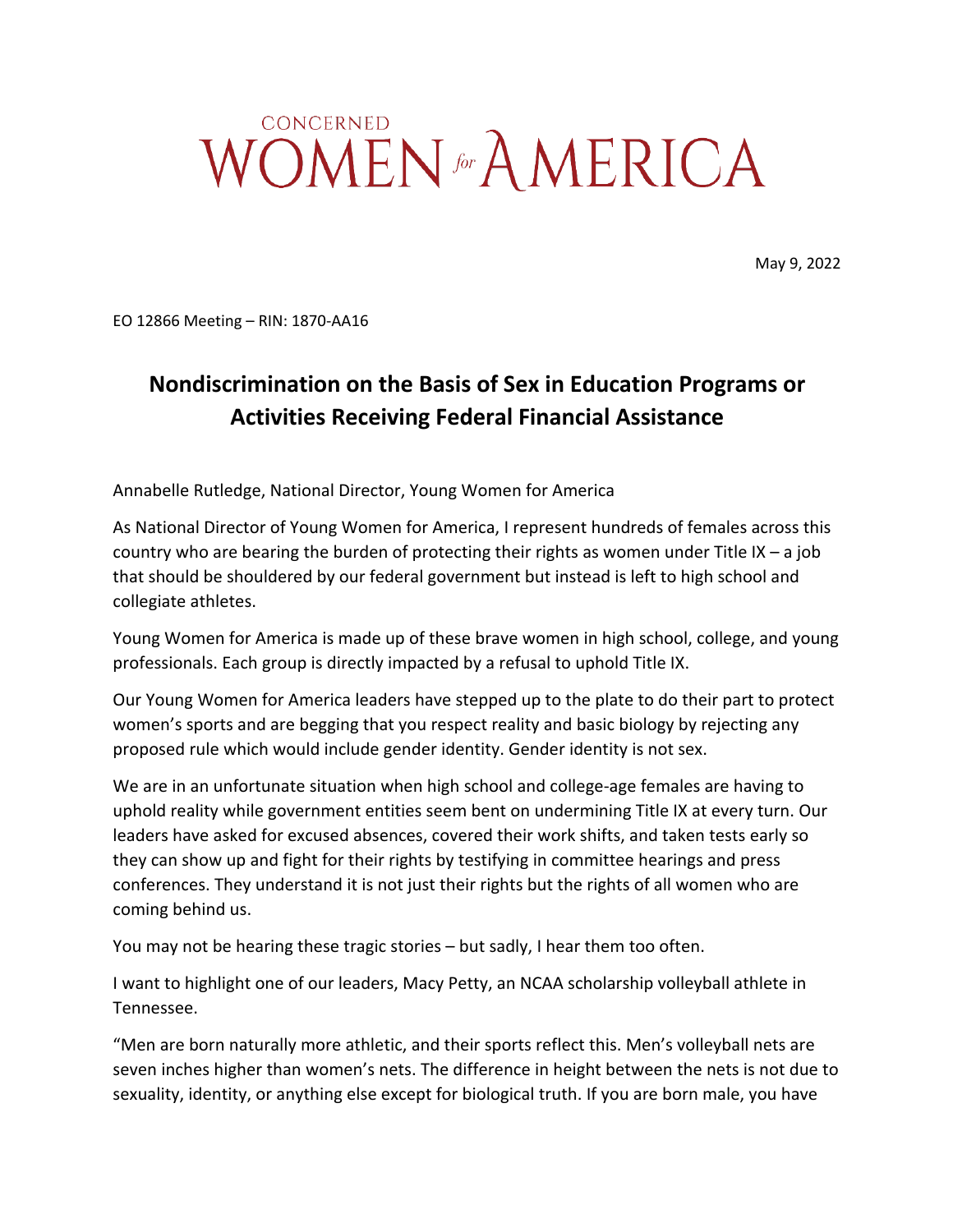the genetic advantages that come with being male. These advantages do not change with personality. These advantages do not change with identity. These advantages are carried with them to the opposite playing field against the women fighting for a chance to play.

"I would like to tell you about the time in high school my club team played against a women's team with a male athlete. Yes, we were forced to play against a team with a boy as a member, and he was the star of the game.

"He ran the court and had college recruiters from all over watching him slam the ball in our faces. He was playing on a net seven inches shorter than it should have been for him as a male and against girls with an average height of 5'4." This was unfair and unjust. I did not sign up to be in a co-ed league."

The mental trauma these female athletes are facing is insurmountable. They know they have lost before they even approach the court, pool, or field.

One Young Women for America leader, a current freshman at Georgia Tech, shared her experience as a varsity athlete in tennis.

"In my senior year of high school, I competed against a freshman male athlete who identified as a female. And even though I had gone through years and years of expensive coaching and performance training, I lost. Not because this athlete had trained longer or had a better strategy, but because of inherent biological speed, strength, and stamina. The playing field, or court, in this case, was uneven, and I was the clear loser."

These girls have been training their entire lives to win, and under this proposed rule, when the day comes, they stand no chance. Winning is no longer an option for female athletes, and they must mentally deal with that trauma and disappointment.

I personally stood outside the Georgia Tech Aquatic center during the 2022 NCAA Division 1 Women's Swimming and Diving championships. I watched as female athletes walked inside looking completely devastated and dejected. They knew they were walking into defeat and disappointment before they had even begun. Thankfully, on that same day, Concerned Women for America filed a formal complaint with the Department of Education against the University of Pennsylvania. We will not stand by as Title IX is undermined the very year it is supposed to hit a 50-year milestone. We should be celebrating how far women have come instead of stripping them of titles and accomplishments.

Do not forget this is also larger than sports competitions. Sports have opened the door for women beyond the playing field, including education and financial opportunities.

Devastatingly, girls are also being subjected by force to what can only be called sexual harassment. If there was a man who continued to reveal his genitals to a woman under any other circumstance, the police would be called. Young female athletes are being forced to